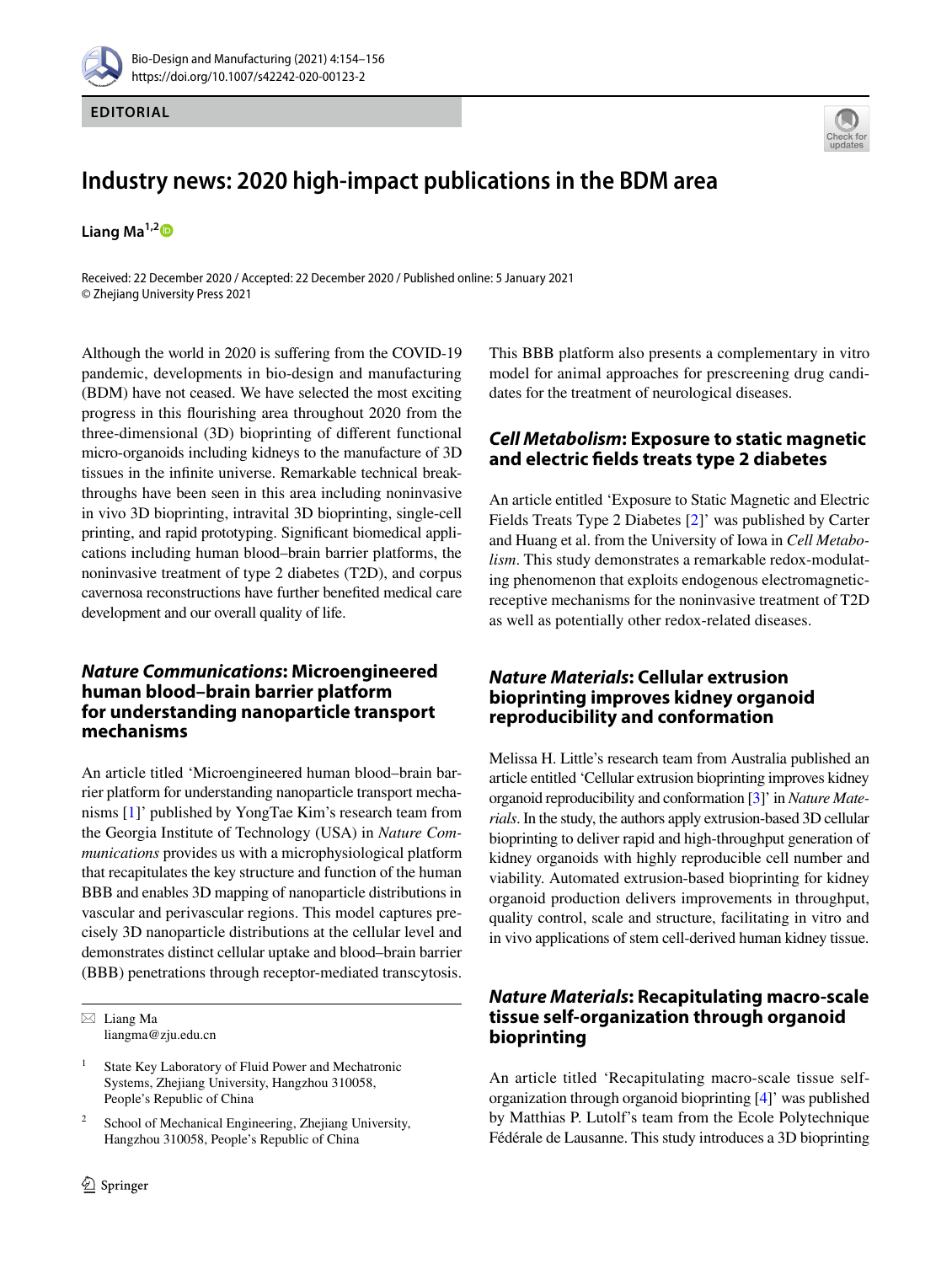concept that uses organoid-forming stem cells as building blocks that can be deposited directly into extracellular matrices conducive to spontaneous self-organization. This study shows how biofabrication and organoid technology can be merged to control tissue self-organization from millimeter-to-centimeter scales, opening new avenues for drug discovery, diagnostics, and regenerative medicine.

## *Science Advances***: Magnetic levitational bioassembly of 3D tissue construct in space**

Vladimir A. Mironov from the Laboratory for Biotechnological Research '3D Bioprinting Solutions' and other researchers published an article entitled 'Magnetic levitational bioassembly of 3D tissue construct in space [[5](#page-2-4)]' in *Science Advances*. In this research, 3D tissue constructs were biofabricated for the frst time in space under microgravity from tissue spheroids consisting of human chondrocytes. These data strongly suggest that scaffold-free formative biofabrication using magnetic felds is a feasible alternative to traditional scafold-based approaches, hinting at a new avenue of research that could signifcantly advance tissue engineering. Magnetic levitational bioassembly in space can also advance space life science and space regenerative medicine.

#### *Science Advances***: Noninvasive in vivo 3D bioprinting**

An article titled 'Noninvasive in vivo 3D bioprinting [\[6](#page-2-5)]' published by Yuwen Chen et al. from Sichuan University in *Science Advances* demonstrates digital near-infrared (NIR) photopolymerization (DNP)-based 3D printing technology that enables the noninvasive in vivo 3D bioprinting of tissue constructs. Thus, without surgery implantation, a personalized ear-like tissue constructs with chondrifcation and a muscle tissue repairable cell-laden conformal scafold were obtained in vivo. This work provides a proof of concept of noninvasive in vivo 3D bioprinting.

## *Nature Biomedical Engineering***: Intravital three‑dimensional bioprinting**

Nicola Elvassore's team from the University of Padova published an article titled 'Intravital three-dimensional bioprinting [\[7](#page-2-6)]' in *Nature Biomedical Engineering*. The study shows that 3D cell-laden photosensitive polymer hydrogels can be bioprinted across, and within, tissues of live mice, using bio-orthogonal two-photon cycloaddition and crosslinking of polymers at wavelengths longer than 850 nm. Similarly, 3D bioprinting of donor-muscle-derived stem cells under the epimysium of hindlimb muscle in mice leads to the de novo formation of myofbres in the mice. Intravital 3D bioprinting might serve as an in vivo alternative to conventional bioprinting.

## *Advanced Materials***: High‑defnition single‑cell printing: Cell‑by‑cell fabrication of biological structures**

In an article entitled 'High-defnition single-cell printing: Cell-by-cell fabrication of biological structures [\[8](#page-2-7)]' published by Pengfei Zhang and Adam R. Abate from the University of California in *Advanced Materials*, a novel microfuidic technology called high-defnition single-cell printing was presented that can accurately print single cells from a mixture of multiple candidates. This bioprinter employs a highly miniaturized microfuidic sorter to deterministically select single cells of interest for printing, achieving an accuracy of  $\approx$  10 µm and speed of  $\approx$  100 Hz. This approach was shown to work well by fabricating intricate cell patterns with pre-defned features through selective single-cell printing. This printer was then used to synthesize well-defned spheroids with controlled composition and morphology. The speed, accuracy, and fexibility of this approach to advance bioprinting will enable new studies in organoid science, tissue engineering, and spatially targeted cell therapies.

## *Nature Communications***: Functional reconstruction of injured corpus cavernosa using 3D‑printed hydrogel scafolds seeded with HIF‑1α‑expressing stem cells**

Research led by Xuetao Shi from the South China University of Technology and Chuanbin Mao from the University of Oklahoma published an article titled 'Functional reconstruction of injured corpus cavernosa using 3D-printed hydrogel scaffolds seeded with HIF-1 $\alpha$ -expressing stem cells [[9\]](#page-2-8)' in *Nature Communications*. These authors constructed heparincoated 3D-printed hydrogel scafolds seeded with hypoxia inducible factor-1 alpha (HIF-1 alpha)-mutated musclederived stem cells (MDSCs) to develop bioengineered vascularized corpora. These bioengineered corpora scafolds repair defects and recover penile erectile and ejaculation function successfully. This functional recovery restores the reproductive capability of injured male rabbits and demonstrates that the 3D-printed hydrogels with angiogenic cells hold great promise for penile reconstruction to restore male reproductive capability.